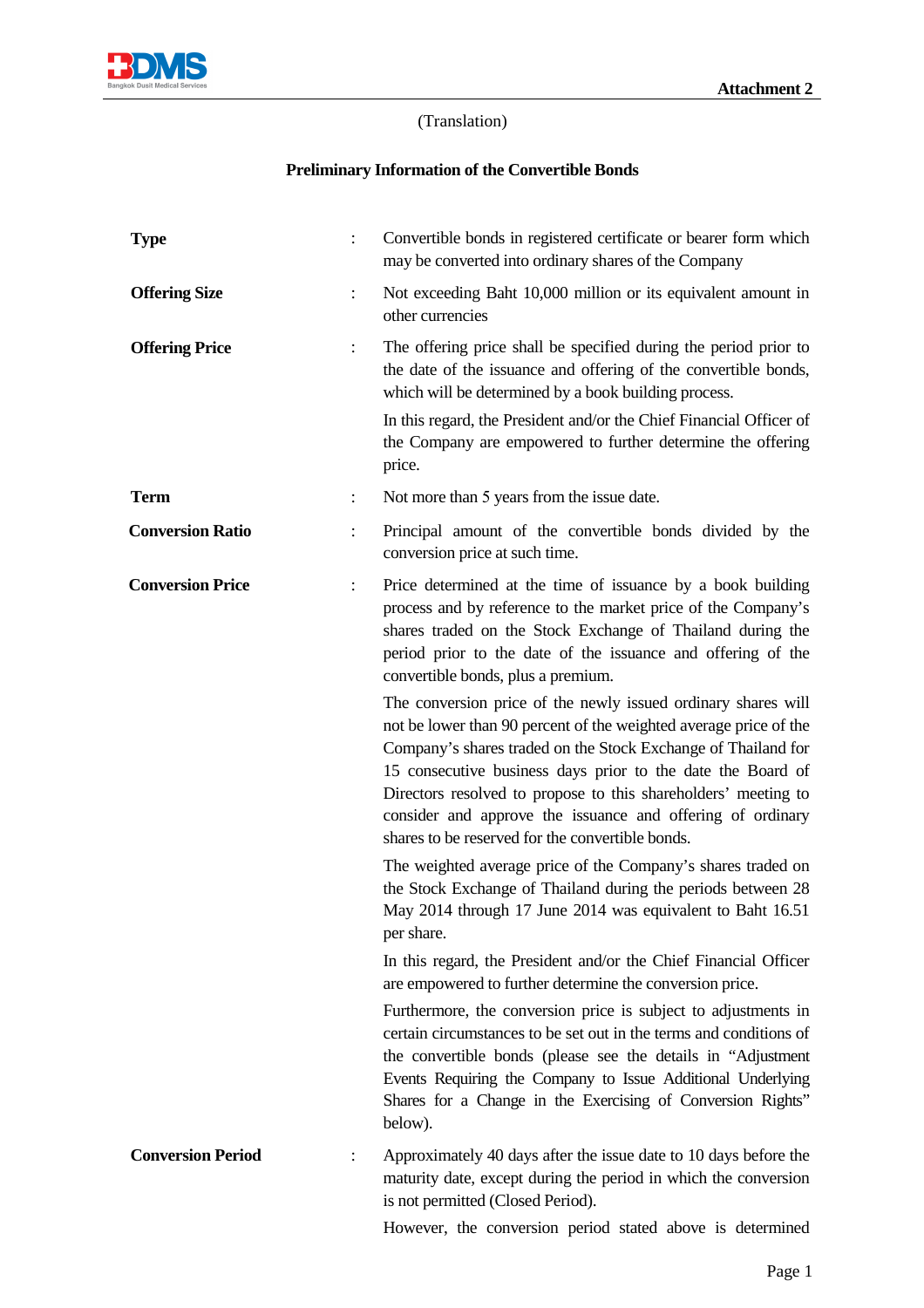

|                                                                        |                | based upon the initial estimation and subject to changes, the<br>details of which are set out in the terms and conditions of the<br>convertible bonds to be further determined.                                                                                                                                                                                                                                                                                                                                                                                                              |
|------------------------------------------------------------------------|----------------|----------------------------------------------------------------------------------------------------------------------------------------------------------------------------------------------------------------------------------------------------------------------------------------------------------------------------------------------------------------------------------------------------------------------------------------------------------------------------------------------------------------------------------------------------------------------------------------------|
| <b>Number of Ordinary Shares</b><br><b>Reserved for the Conversion</b> |                | Not exceeding 542,183,478 shares with a par value of Baht 0.10<br>per share (representing 3.5 percent of the Company's paid-up<br>capital as at the date hereof)                                                                                                                                                                                                                                                                                                                                                                                                                             |
|                                                                        |                | Since the conversion price of the ordinary shares is determined<br>from a book building process and by reference to the market<br>price of the Company's shares traded on the Stock Exchange of<br>Thailand during the period prior to the date of the issuance and<br>offering of the convertible bonds, plus a premium, the Company<br>is of the view that it has issued sufficient number of ordinary<br>shares (i.e. not exceeding 542,183,478 shares) to reserve for the<br>conversion of the convertible debentures, having the principal<br>amount not exceeding Baht 10,000 million. |
| <b>Allocation Method</b>                                               |                | All convertible bonds will be offered entirely to foreign<br>investors, either in a single or multiple offerings.                                                                                                                                                                                                                                                                                                                                                                                                                                                                            |
| <b>Right of Redemption</b>                                             |                | The Company or the convertible bondholders may be entitled to<br>redeem the convertible bonds prior to the maturity date as<br>specified in the terms and conditions of the convertible bonds.                                                                                                                                                                                                                                                                                                                                                                                               |
| <b>Dilution Effects</b>                                                | $\ddot{\cdot}$ | In case all convertible bonds are fully exercised (the worst case<br>scenario), the Company expects that:                                                                                                                                                                                                                                                                                                                                                                                                                                                                                    |
|                                                                        |                | <b>Price Dilution</b><br>There will be no impact upon the market price of the<br>Company's shares (price dilution) because the conversion<br>price will be determined by a book building process and by<br>reference to the market price of the Company's shares traded<br>on the Stock Exchange of Thailand during the period prior to<br>the date of the issuance and offering of the convertible bonds,                                                                                                                                                                                   |
|                                                                        |                | plus a premium.                                                                                                                                                                                                                                                                                                                                                                                                                                                                                                                                                                              |
|                                                                        |                | <b>Control Dilution</b>                                                                                                                                                                                                                                                                                                                                                                                                                                                                                                                                                                      |
|                                                                        |                | In case all convertible bonds are fully exercised, the number<br>of ordinary shares required to be issued following the<br>conversion will be up to 542,183,478 shares.                                                                                                                                                                                                                                                                                                                                                                                                                      |
|                                                                        |                | Therefore, the voting rights of the existing shareholders will<br>be diluted by up to 542,183,478 shares or up to 3.38 percent<br>of the paid-up capital after the capital increase.                                                                                                                                                                                                                                                                                                                                                                                                         |
|                                                                        |                | The impact on the shareholders can be calculated from the<br>following formula:                                                                                                                                                                                                                                                                                                                                                                                                                                                                                                              |
|                                                                        |                | Number of Ordinary Shares Reserved for the Conversion<br>$(542, 183, 478 \text{ shares})$                                                                                                                                                                                                                                                                                                                                                                                                                                                                                                    |
|                                                                        |                | Number of Issued Shares (15,490,956,540 shares) + Number of Ordinary<br>Shares Reserved for the Conversion (542,183,478 shares)                                                                                                                                                                                                                                                                                                                                                                                                                                                              |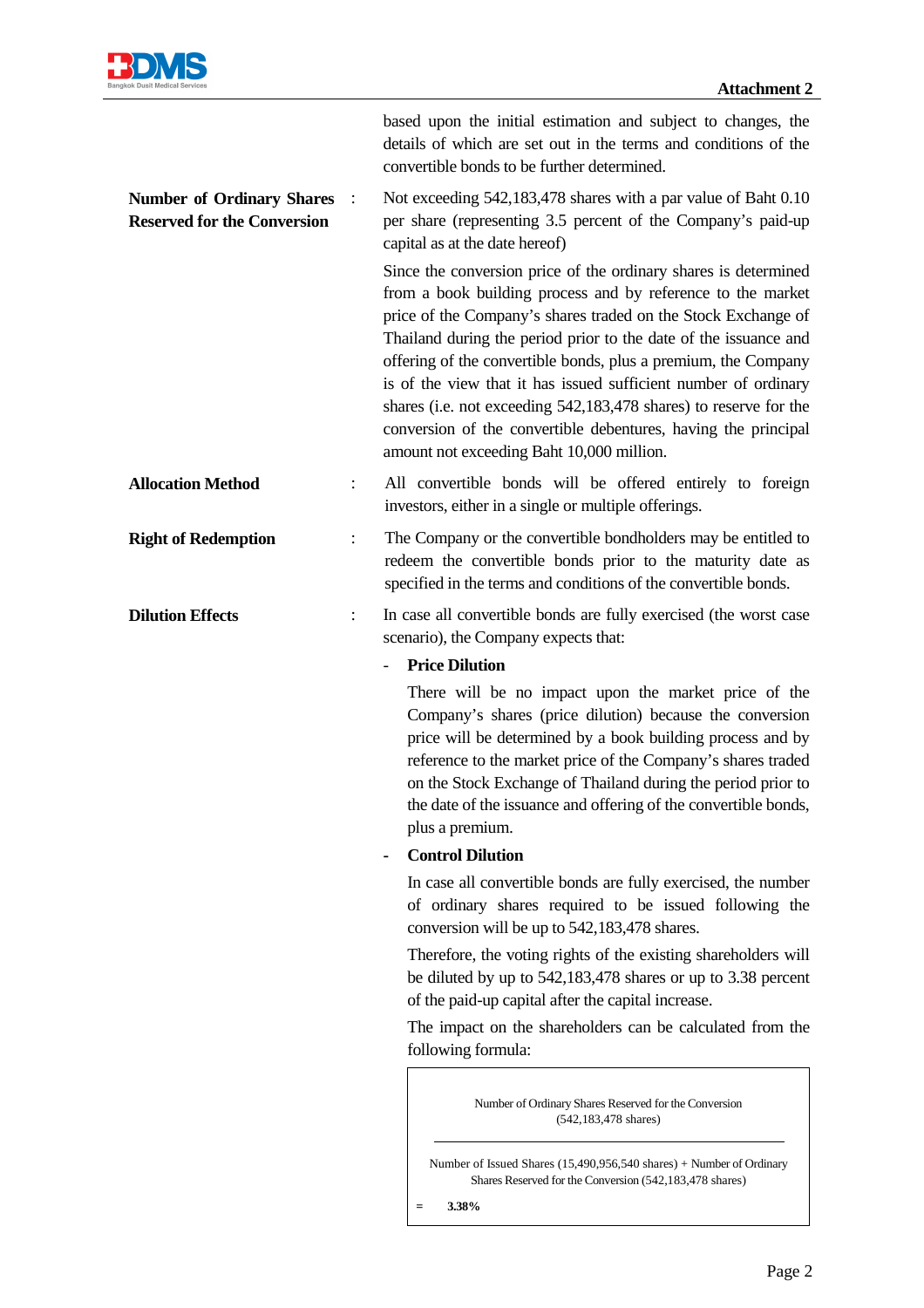

**Adjustment Events Requiring the Company to Issue Additional Underlying Shares for a Change in the Exercising of Conversion Rights** 

: The Company may be required to adjust the conversion price and issue additional new shares to cater for the adjustment of the conversion rights upon the occurrence of certain events that will impair the benefits which the convertible bondholders shall receive from the exercise of convertible rights (the "Adjustment Events"), the details of which will be set out in the terms and conditions of the convertible bonds.

The Adjustment Events to be provided in the terms and conditions of the convertible bonds will be the events that are common for the terms and conditions of the convertible bonds offered to foreign investors. Samples of the Adjustment Events are as follows:

- (1) when the par value of the Company's shares has been changed as a result of the consolidation, subdivision or reclassification of the shares;
- (2) when the Company offers shares for sale at a price lower than the price calculated by the methods specified in the terms and conditions of the convertible bonds;
- (3) when the Company offers warrants, convertible bonds, options, other securities or shares by way of rights offering, where the price of the shares provided for the exercise thereof is lower than the price calculated by the methods specified in the terms and conditions of the convertible bonds;
- (4) when the Company offers any securities to its shareholders that cause adverse effects to the interests of the convertible bondholders as specified in the terms and conditions of the convertible bonds;
- (5) when the Company issues shares credited as fully paid to its shareholders by way of capitalisation of profits or reserves (including any shares premium account) including shares paid out of distribution profits or reserved (including any shares premium account) as specified in the terms and conditions of the convertible bonds;
- (6) when the Company pays out dividends to its shareholders, either in whole or in part, in the form of shares as specified in the terms and conditions of the convertible bonds;
- (7) when the Company pays out dividends in an amount exceeding the number specified in the terms and conditions of the convertible bonds pursuant to the terms and conditions of the terms and conditions of the convertible bonds;
- (8) when the Company modifies the rights of conversion attaching to any securities carrying rights of conversion into shares so that the consideration per share is at a